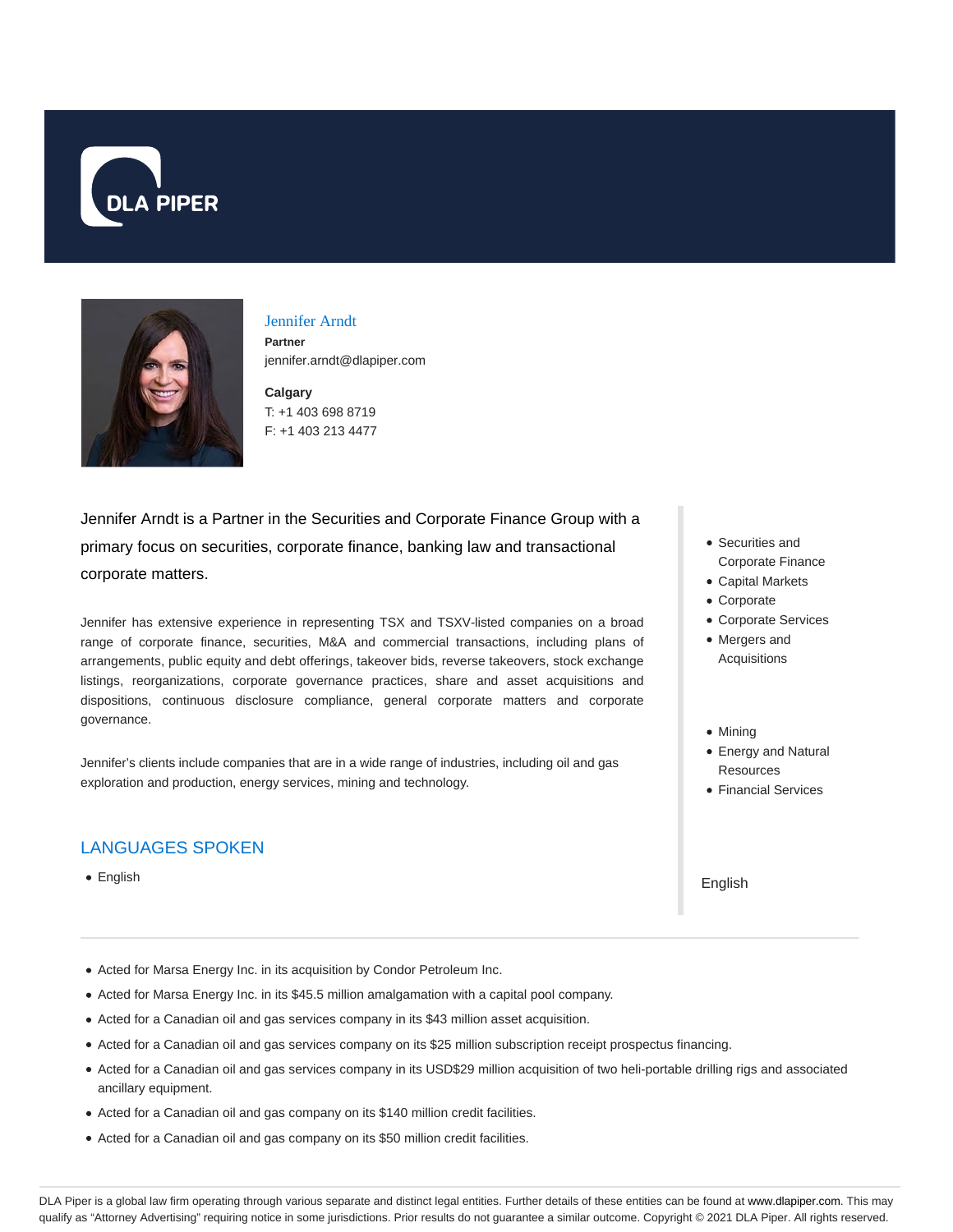Acted for a major Canadian storage company on its \$34 million credit facilities.

### CREDENTIALS

# Admissions

- Alberta, 2006
- Saskatchewan, 2000

## **Education**

- LL.B., University of Saskatchewan
- B.Sc. (Biology), University of Regina

# **Memberships**

- Member, Law Society of Alberta
- Member, Law Society of Saskatchewan
- Member, Canadian Bar Association

### INSIGHTS

# **Publications**

**Key considerations when considering a normal course issuer bid**

#### 10 December 2020

This article provides an outline and checklist for corporations that may be considering initiating a "normal course issuer bid", commonly known as share buy-backs.

### **NEWS**

**DLA Piper Canada advised Metalla Royalty & Streaming on USD\$50 million at-the-market equity program**

31 May 2022

On May 27, 2022, Metalla Royalty & Streaming Ltd. entered into a new equity distribution agreement with a syndicate of agents, which included BMO Nesbitt Burns Inc., PI Financial Corp, and Scotiabank, as the Canadian agents, and BMO Capital Markets Corp. and Scotiabank, as the United States agents.

**DLA Piper Canada advised Carbon Neutral Royalty on \$28 million financing**

#### 25 April 2022

On April 21, 2022, Carbon Neutral Royalty Ltd. ("CNR"), an investor in climate solution projects, announced that it had completed its over-subscribed private placement for gross proceeds of \$27.7 million.